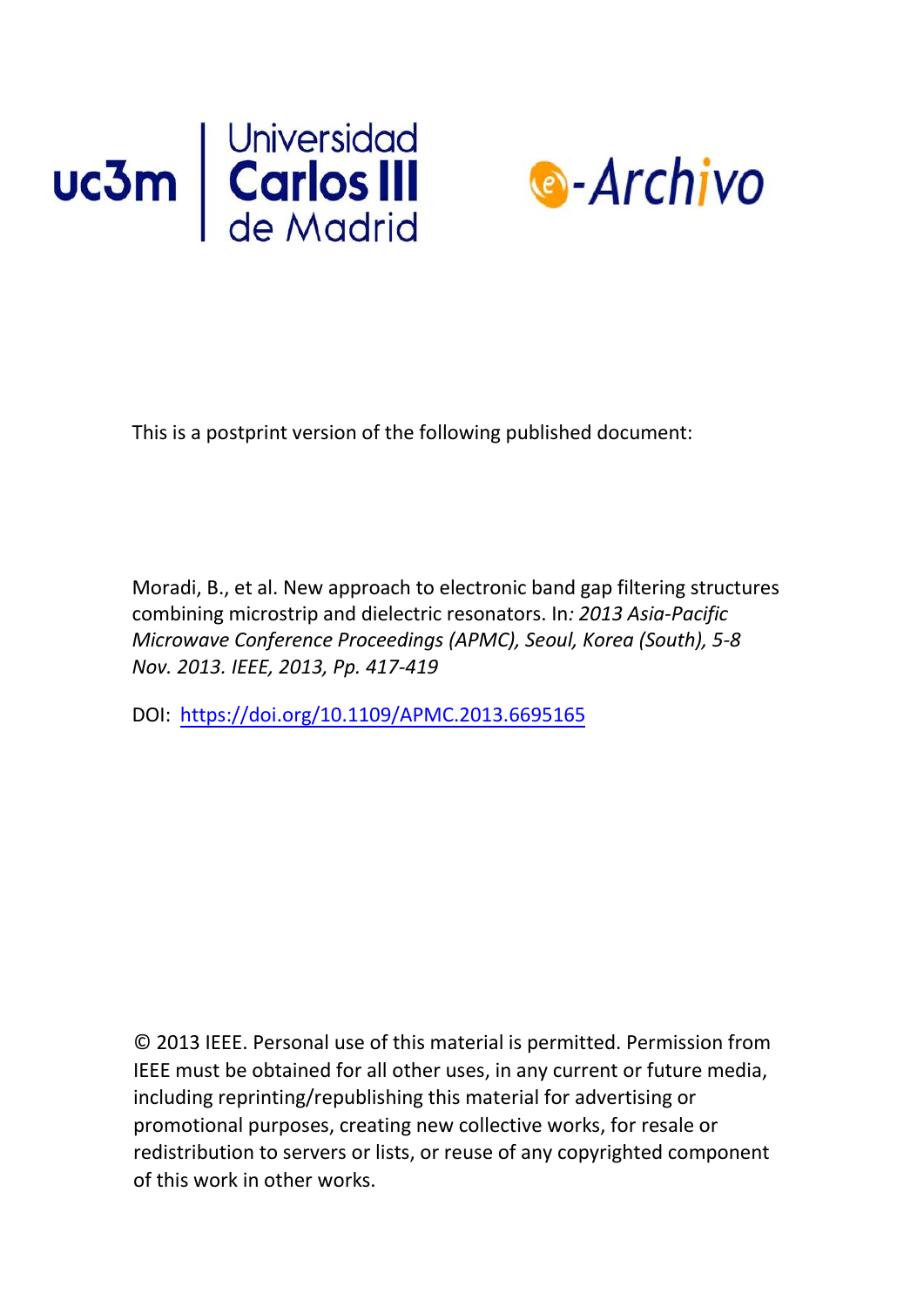# New approach to Electronic Band Gap filtering structures combining Microstrip and Dielectric Resonators

Bahareh.Moradi<sup>1</sup>, Ursula.Martinez-Iranzo<sup>1</sup>, Oriol. Ymbern<sup>2</sup>, Cynthia. Martinez<sup>3</sup>, Julian Alonso<sup>2</sup> and Joan Garcia-Garcia<sup>1</sup>

<sup>1</sup>Departament of Electronic Engineering, <sup>2</sup>Department of Analytical Chemistry, <sup>3</sup>Institute of Integrative Nanosciences , 1,2Autonomous University of Barcelona, Campus of Bellaterra, 08208 Cerdanyola del Vallés, Barcelona, Spain, <sup>3</sup>Helmholtzstrasse 20, 01069 Dresden, Germany

Corresponding author E-mail: bahareh.moradi@e-campus.uab.cat

*Abstract* **— A novel design combining standard microstrip technology with single ring resonator and high dielectric constant resonator for design of low and band pass filtering electromagnetic band gap(EBG) structures, operating in the range from 1 to 20 GHz is presented in this paper. The design is based on a high dielectric constant resonator embedded in a microstrip structure substrate. The dielectric resonator is fabricated by using commercial high dielectric constant EPOXY paste in a process compatible with serigraphy and screen printing technology.** 

**Index Terms —resonators, passive microwave circuits, microstrip, dielectric resonators**

#### I. INTRODUCTION

 Filters have a wide range of applications such as wireless systems, radio frequency (RF), television and satellite broadcast, mobile communications, broadband microwave, millimeter-wave communication systems, radars and many other systems related to the information telecommunication, which makes them so interesting to develop novel technologies. Since micro-strip has a compact size, light weight, planar structure and is easy to integrate with other component, being much less expensive than traditional waveguide technology it is a very attractive technology to design of filters.

On the other hand, periodically loaded waveguide constitutes a well known method to synthesize band pass and low-pass filters in the microwave theory [1]-[2]. In this paper, it is proposed, a novel design combining standard micro-strip resonators with high dielectric constant resonators, for design of low-pass and band-pass filtering electromagnetic band gaps (EBG) structures, operating in the range from 1 to 20 GHz.

The basic cell of the EBG is composed by a standard microstrip ring resonator and a Dielectric Resonator (DR) embedded in the microstrip PCB, in such a way that the micro-strip ring act as a feed structure for some of the DR resonant modes. Moreover, dielectric resonators have been widely studied and applied to the design of the microwave communication systems from the beginning of the activity in the field [3]. Although, an equivalent circuit model can be used to describe the basic behavior of the resonator structure, the complexity of the physical behavior (with multiple resonator modes) overwhelms the description supplied by any equivalent circuital model, being necessary a full 3D numerical analysis to optimize the final design. The first resonant frequency of the DR used in the proposed design is determined by the cylindrical geometry as well as the value of the dielectric permittivity of the resonator material. CREATIVE 122-06 pad-printable high dielectric constant epoxy paste, characterized by a value of  $\varepsilon_r$ =45 has been used in the design pointing out the possibility of using commercial dielectric pastes.

The fabrication process of such structure is compatible with screen printing, serigraphy and LTCC technologies [3].

The first resonant frequency of the DR used in the proposed design is determined by the cylindrical geometry as well as the value of the dielectric permittivity of the resonator material. The utilization of high dielectric constant films allows the miniaturization of both active and passive components reducing the losses [4]. The existence of surface modes in high dielectric constant thick layers has been reported by some of the authors in previous works [5]. DR resonant frequencies depend on of both geometrical and dielectric constant values; however, the more important parameter for the resonance frequency is the relative permittivity. The geometry of the proposed structure, consists in a 3 cells EBG each one formed by a cylindrical DR with 2 mm diameter and 1.27 mm height, and 1.3 mm width microstrip ring resonator with an inner radius of 2.3 mm.

It can be shown that the impedance of a passive resonator can be obtained as a partial expansion of the generic impedance function displayed in (1) [6]- [7].

$$
z(j\omega) = jX(\omega) = j\left[A_{\infty} \omega - \frac{A_0}{\omega} + \sum_{i=1}^{m} \frac{2 \cdot A_i \cdot \omega}{\omega_i^2 - \omega^2}\right] \tag{1}
$$

According with the Foster synthesis [6], the equivalent circuit model (1) can be reproduced as an infinite series of LC parallel tanks with a series LC resonator.

The parameter values can be obtained by fitting measures obtaining a reasonable agreement between both.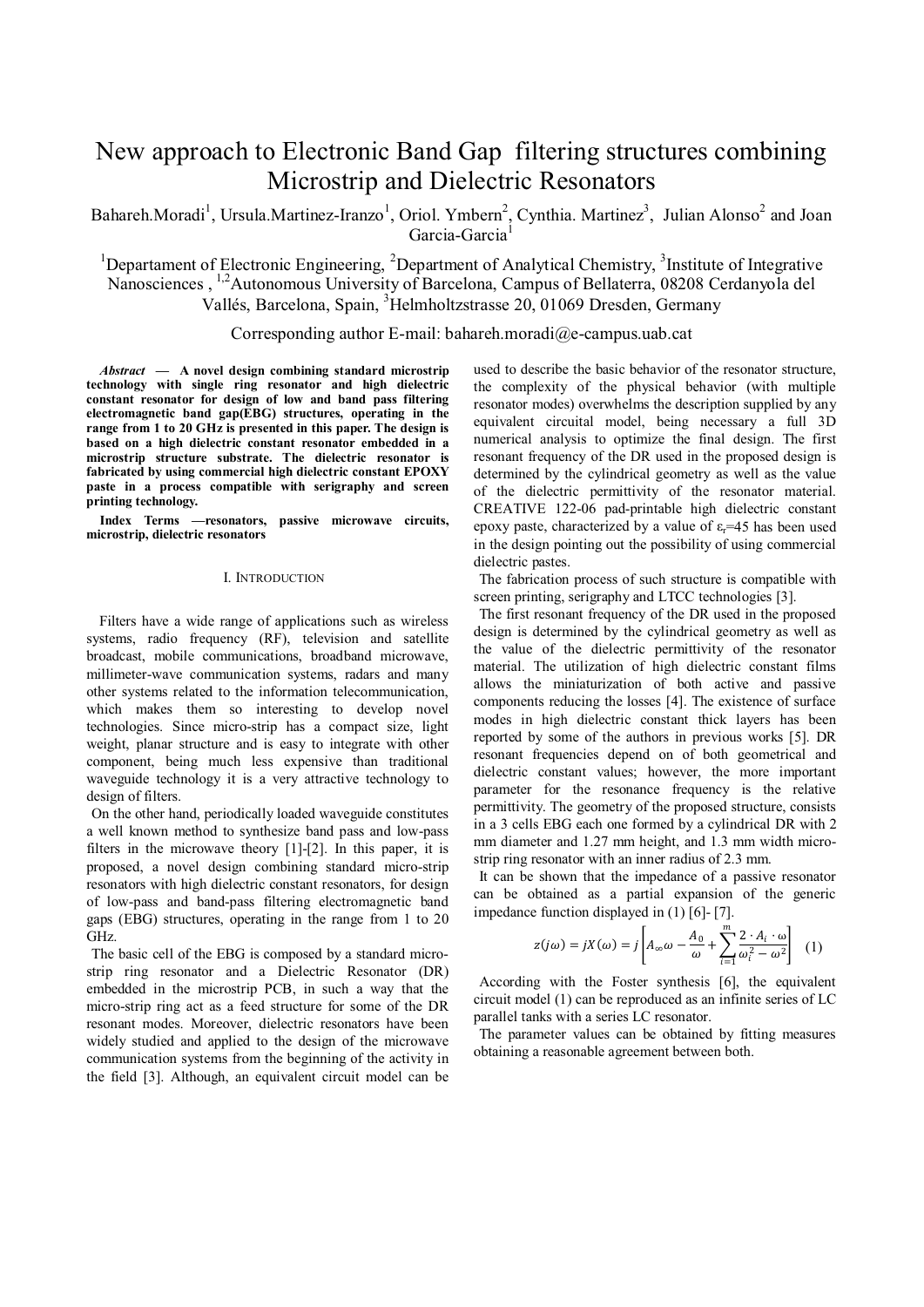# II. THE FILTERING STRUCTURE

The electronic band gap has been used as an effective way to create microwave filters. In our case the structure is a microstrip periodically loaded with resonators that can be characterized as series LC branch. (Showed in Fig. 1)



Fig. 1. EGB filter structure where the grey boxes represent the micro-strip host transmission line determined by the length of the basic cell d, the propagation constant  $\beta$  and the characteristic impedance  $Z<sub>o</sub>$ , and the dielectric resonator is modeled by the series  $L_R$ - $C_R$  branch

The microstrip host transmission line characteristic impedance  $Z_0$  and propagation constant  $\beta$  can be analytically evaluated from the dimensions of the microstrip line and the physical properties of the substrate which in our case is the 50 mil Rogers RO3010.

It can be shown that for a symmetrical passive structure, the dispersion equation is ruled by the equation (2) [1]

$$
\cos(\beta d) = \cos\left(\frac{k_0 d}{2}\right) - \frac{\omega^2 L_R C_R - 1}{\omega C_R} \sin\left(\frac{k_0 d}{2}\right) \tag{2}
$$

where  $\beta$  is the propagation constant of the periodic structure,  $k_0$  is the propagation constant of the microstrip host line, d is the basic cell length and the lumped elements of the equivalent circuit model of the resonators are  $L_R$  and  $C_R$ . The confinement of the right hand of (2) between -1 and 1 will determine the transmission bands. In the presented case it corresponds to a low-band filtering structure with successive spurious bands.

#### III. FABRICATED PROCESS

The 50 mil Roger substrate used for the host micro-strip is characterized by a loss tangent  $\delta$ =0.0022 and  $\varepsilon$ <sub>r</sub>=10.2 at the operating frequencies.

Layers of the Creative 122-06 dielectric have been deposited until a thickness of the substrate has been achieved in the resonators. The structures have been in a conventional oven at 150ºC for one hour.

The dielectric paste used in the proposed structure and PCB embedded with DR is in the extreme of the Fig. 2, an illustrative example of a band pass filter that is embedded with DR and the response of the frequency is around 2.1 GHz



Fig. 2. Picture of the fabricated prototypes that was embedded with DR

# IV. MEASUREMENTS AND DISCUSSION

The measurements of the fabricated prototype embedded with DR has been done using a Vectorial Analyzer and the results has been used to generate the two-port touchstone file format which has been used in ADS software to compare with equivalent circuit model of the structure.

As you can see in Fig .3 the measured response of the prototype clearly exhibits the EBG behavior.



Fig. 3. Measured S-parameter for a band pass EBG fitted with the equivalent circuit model showed in Fig. 1.

The frequency responses are verified by simulation and measurement with good agreement. The simulation are achieved with the aid of Agilent-Empro 2012.09 software.

### V. CONCLUSION

 This paper shows the ability of the high dielectric constant resonators to be used as elements for the design passive elements in the range between 1 to 10 GHz bands. The resonator physical complex behavior requires the utilization of full 3D electromagnetic software in the design of devices based on these resonators. The proposed structure points out the possibility of using DR for the creation of EBGs. Further